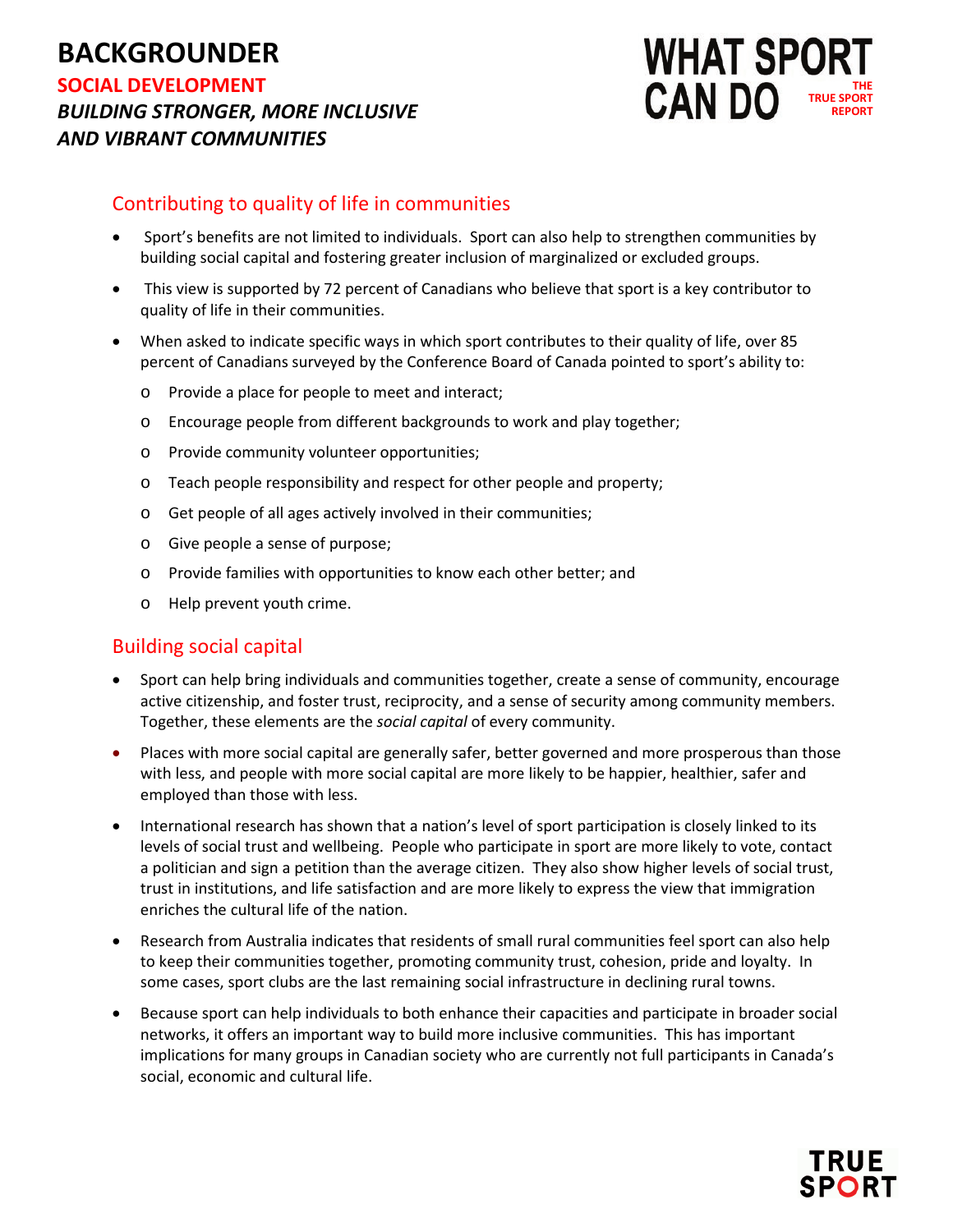# **BACKGROUNDER**

**SOCIAL DEVELOPMENT**

# *BUILDING STRONGER, MORE INCLUSIVE AND VIBRANT COMMUNITIES*

#### **WHAT SPOR CAN DO THE TRUE SPORT REPORT**

# Helping newcomers to integrate more quickly into Canadian society

- There is strong evidence that newcomers to Canada are experiencing greater difficulty integrating into their new communities and the Canadian labour market than their predecessors of 20 years ago.
- UK research on sport and the inclusion of refugees and asylum seekers shows that sport can help to break down barriers between newcomers and local host populations, improve relationships among asylum seekers of diverse ethnic backgrounds, and build their self-esteem and self-confidence.
- Sport is also being used successfully to link newcomers to key community services and supports such as health centres, recreation programs, ESL courses, childcare, and local universities.
- The *Ontario Council of Agencies Serving Immigrants* has identified sport and recreation as important tools for the integration of immigrant youth and developed an inclusive recreational model for immigrant and refugee youth to serve as the basis for partnerships between sport and recreation organizations and immigrant serving agencies.

# Fostering greater inclusion of people with disabilities

- People with disabilities face many forms of social, economic and political exclusion. Even in the absence of negative stereotypes and discriminatory attitudes, people without disabilities may underestimate the capacities of people with disabilities and feel unsure about how to accommodate and include them in day-to-day activities.
- True Sport helps to remove these barriers by changing community perceptions of people with disabilities, focusing attention on their abilities rather than their disability.
- Sport also changes the player with a disability. As a result of exclusion, people with disabilities may have fewer opportunities to acquire important social skills and to fully develop their physical and mental potential. Through sport, they can:
	- o Access opportunities for positive social interaction with peers with and without disabilities, make friends, and build social networks vital to their health and wellbeing;
	- o Learn vital social interaction skills such as communication, cooperation, teamwork, the importance of rules, goal setting, and self-discipline;
	- o Become physically stronger with improved stamina, coordination, flexibility, posture, muscle tone, balance, strength, and movement;
	- o Enhance their social-emotional development and capacity for self-help, acquiring greater emotional control, social awareness, self-confidence, self-esteem, self-concept, motivation and independence; and
	- o Become empowered to advocate for themselves and others.
- Many of these skills can be transferred to the employment realm, further helping to build selfsufficiency.
- But we know that it needs to be true sport sport that is founded on positive values of fun, fairness, inclusion and excellence.